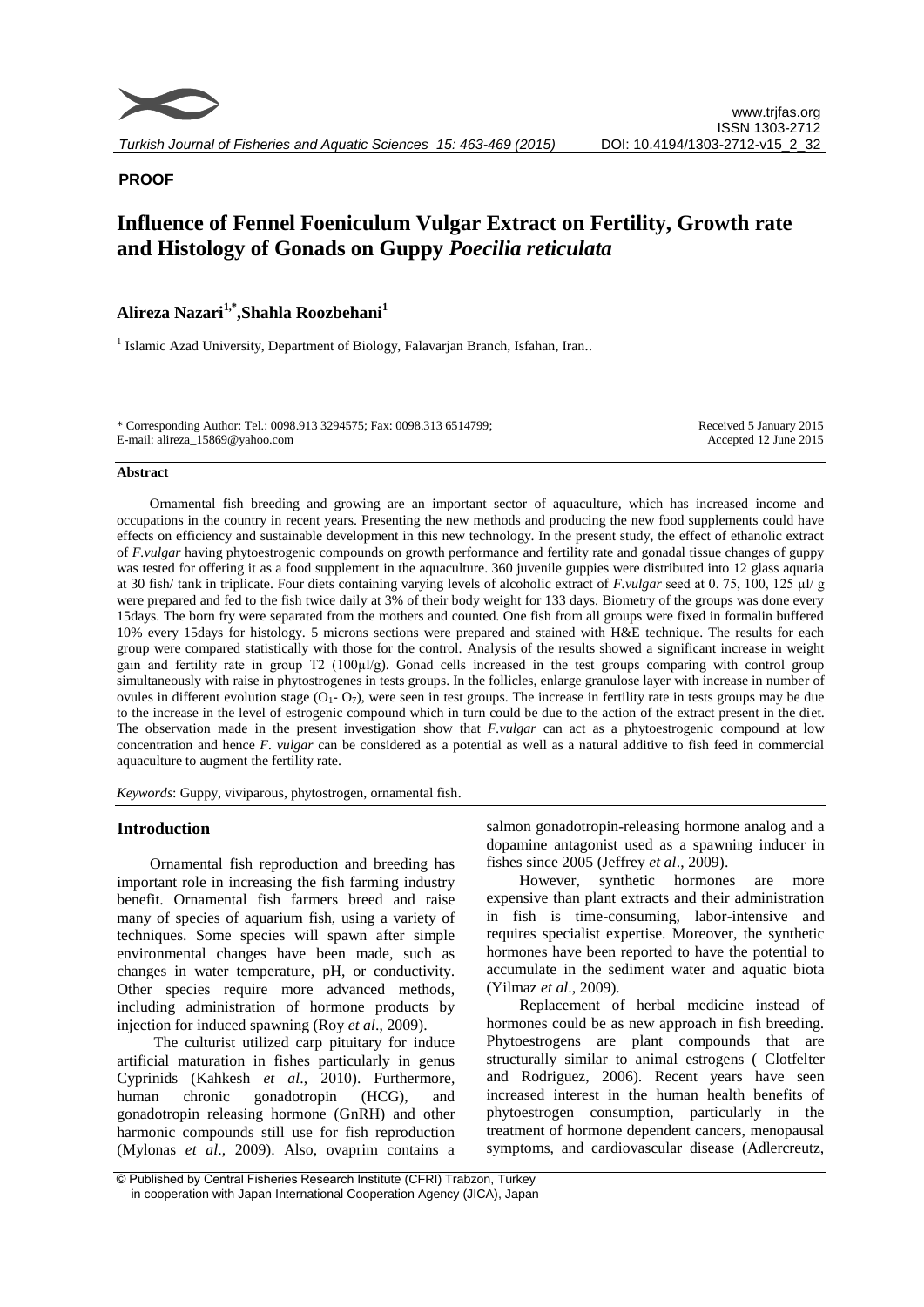1995; Setchell and Cassidy, 1999; Beck *et al*., 2005). The three classes of phytoestrogens (isoflavones, coumestans, and lignans) are found at high concentrations in plants such as legumes (Dixon, 2004) and fennel (Choi and Hwang, 2004). While terrestrial animals are exposed to phytoestrogens primarily through herbivory (Bennetts *et al*., 1946; de Man and Peeke, 1982), aquatic animals are exposed to waterborne phytoestrogens from several sources (Clotfelter and. Rodriguez, 2006). Fennel *Foeniculum vulgar* extracts proved to have antiinflammatory, antispasmodic, carminative, diuretic, expectorant, laxative, analgesic, stimulant of gastrointestinal mobility and are used in treatment of nervous disturbances (Choi and Hwang, 2004). Moreover, the effect of fennel extract on reproductive system and tissues of male rats has been investigated (Torkezahrani *et al*., 1997). The effects of fennel extract on polycystic ovary syndrome (PCO) have also been investigated (Citarasus, 2010). The fennel extract impacts on growth and reproduction system of fishes have not been reported so far.

The guppy *Poecilia reticulata* is one of the viviparous ornamental fishes considered as a suitable tool in the histological studies of gonads (Georgescu, 2012). On the other hand, the hormonal control of reproduction in guppy is similar to other vertebrates and pituitary gland influence ovary by gonadotropic hormones (Hogarth, 1976).

In addition, ovary in *P.reticulata* has the ability to produce steroids like ovary of other vertebrates. This ability is due to the presence of synthesized enzymes of steroids inside the granulose cells that have surrounded the growing follicles (Georgescu, 2012). Other features of the guppy fish that short period of pregnancy (between 21 to 30 days) by an average of 28 days (Lam, 1983). All these properties along with comfortable conditions for maintaining this species in the aquarium make it as a suitable fish species for various tests (Woodhead, 1979).

The histological effects of the Fennel extract on fish gonads as a replacement for synthetic estrogens has not been studied yet. The purpose of this study is microscopic investigation on the female guppy reproduction system treated by different dosage of ethanol extract of fennel.

#### **Materials and Methods**

#### **Fish**

360 Juvenile guppies with mean weight (0.017±0.035 gr) originally from Singapore were purchased from commercial supplier. The fishes were acclimatized in clean aquaria for two weeks before the experiment and fed with commercial ornamental fish feed (Tetramin, Germany) twice daily. The experiment was conducted in glass aquaria each containing 30 L of water. Then, the guppies were divided in four groups, three test groups and one control group in triplicate and distributed into 12 glass aquaria at 30 fish/ aquaria. The temperature was maintained at 28ºC and the aquaria were aerated.

#### **Extract Preparation and Diet**

The seed of Fennel were purchased from Herbal medicine shop in Isfahan, Iran. The seed was identified by Department of Botany of Science at Faculty of Biology, Azad University ,Falavarjan branch, Isfahan, Iran. Fennel seed was pulverized with a blender. Obtained seed powder (50g) was mixed with ethanol 96º in ratio of 1:1 and stirred on the room temperature for three times each time 24 hours. Subsequently, it was filtered over Whatman No.1 paper. The obtained filtrated extract was dried in room temperature. The final liquid was prepared by diluted the dried extract in distilled water in ratio of .01g/ml.

Four diets prepared containing 0, 75, 100, 125 µl/g extract and mixed with food and dried. The diets were fed to the fish twice daily at 3% of their body weight for 133 days. Biometry of the all groups was done every 15days. The born offspring was separated from the mothers and counted.

## **Histology**

One fish from all groups were fixed in formalin buffered 10% every 15days for histology. The fixed fishes then dehydrated and mounted in paraffin blocks. Five-μm thick sections of fish blocks were cut, mounted on glass slides and stained with Haematoxylin and Eosin for histopathological examination using bright field light microscope.

## **Results**

The guppies fed with variety of diets in three test groups for 133days shown considerable growth rate comparing with control group (Figure 1). The first group (T1) consists of 90 fishes in triplicate with average weight of  $0.002 \pm 0.051$  fed with  $75 \mu\text{l/g}$ fennel extract. This group obtained average weight of  $0.144 \pm 0.297$ g\after 133days of experiment. The second treatment (T2) in triplicates, with average weight of  $0.002 \pm 0.024$ g received  $100 \mu l/g$  fennel extract. The average weight gain in this treatment reached to  $0.172 \pm 0.52$ g after 133 days. In the third treatment (T3) as in the previous treatment with 90 fishes in triplicates with an average weight of  $0.001 \pm$ 0.035g, after 133 days of feeding with diet number three containing 125μl/g fennel extract reached to an average weight of  $0.117 \pm 0.466$  g. The control group in triplicate and 90 fishes with a mean weight  $0.002 \pm$ 0.029 g fed with no fennel extract reached to  $0.010 \pm$ 0.238 g. Comparison of weight changes in test groups and control during experiment was shown in Figure 2.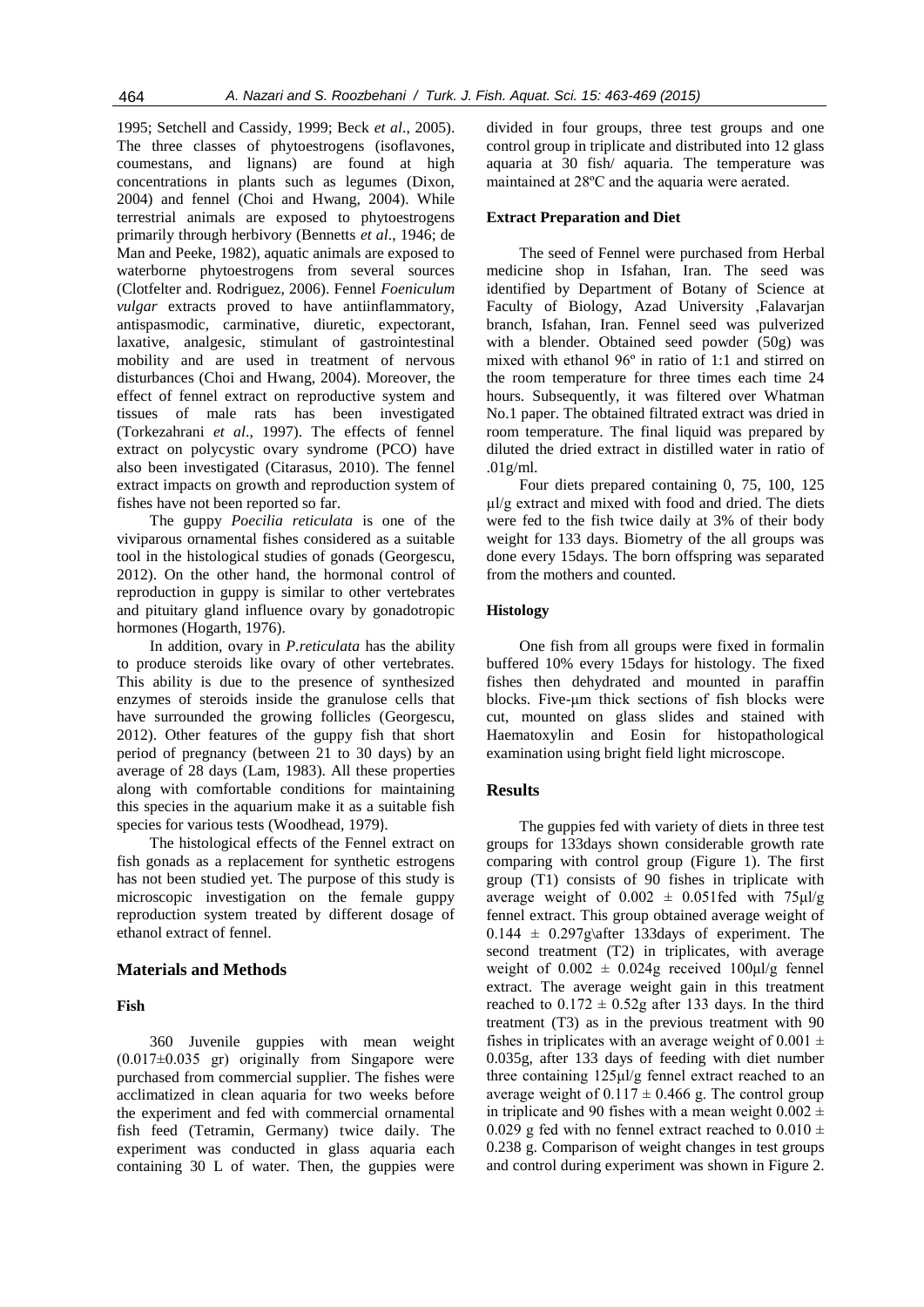

**Figure 1.** Comparison of growth rate in test groups with control group.



**Figure 2.** Comparison of weight changes in test groups and control during experiment.

According to this graph the daily growth rate in the group T2 is comparable with the other groups (M =0.0039) while in the control group the mean of daily growth was measured 0.0019 g/day. Based on the statistical analysis of results, the difference between the growth rate in the T2 group and control group is significant  $(P<0.05)$ .

# Histopathology

Figure 3A shows cross section of female guppy 15d after treatment with fennel extract in group 2 in compare with group control (B) after 30d. These figures shows no develop in ovaries at the beginning of the test. Immature follicles are seen in the ovaries.

After many days, ovary and follicles and seminal vesicles are appear inside the abdominal cavity of female's guppies in test groups. (Figure 4A) This process in control group that did not receive *F.vulgare* extract is specified in the longer and with fewer follicles (Figure 4B). Also, in the samples that received *F.vulgare* extract the granulose layer around follicles has had further development (Figure 5). Follicles containing oocytes in the different stages of development  $(O_1$  to  $O_7$ ) as well as with more number

can be seen in Figure 5. Figure 6 indicates the sperm holder bag of female. As well as lipid droplets in the yolk oocytes can be seen in the Figure 4. The complete fetus in the day 133 after the start of the experiment can be seen in Figure 4. Figure 7 indicates the comparison of the average fertility in the different test groups. According to this diagram T2 group had the highest rate of regeneration among different groups by receiving 100 mg per liter of extract.

# **Discussion**

The internal breeding control's pattern of poeciliidae and vertebrate is comparable. In this pattern, gonadotropic hormone controlled maturation of immature ovum. Increasing in hormones' concentration enhance evaluation of ovum and function of cell surface receptors (Hogarth, 1976). The aim of this study was to evaluate the influence of different value of ethanolic extract of fennel on development procedure of genital tissue of female guppy. Microscopically investigation and statistical results obtained from this research indicate that fennel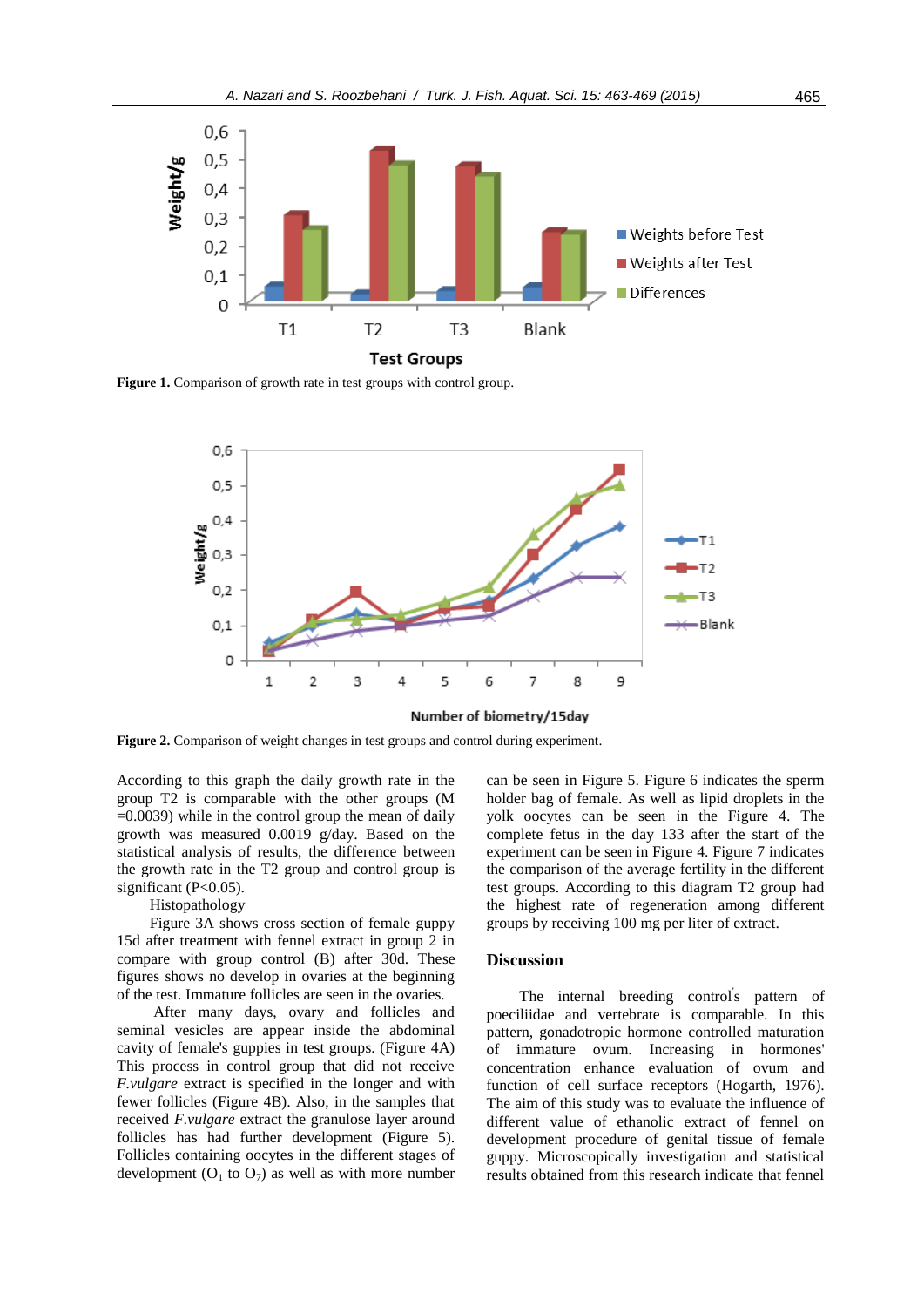

**Figure 3. A)** Cross section of female guppy fed with fennel extract after 15d in group T2. **B)** cross section of female guppy in control group after 30d. X40, H&E.



**Figure 4.** L Cross section of female Guppy 133d after treatment with fennel in Group 2. R: Cross section of female Guppy 133d after treatment with fennel in Group control. White arrow shows vitellus of follicules. Mu: Mussels, Em: Emberyo, Ov: Ovary, O: oocyte.

extract influenced of maturity of ovum in shorter time (Figure 4). Accordingly, in the treatment groups in comparable with control group the offspring born earlier and with more quantity. Findings in the present study are consistent with the findings of Thiago *et al.,* (2011). Their research was focused on poeciliidae family and indicates that increasing of vitellus in the liver of teleost has related to response to increase of 17-β estradiol. Thus, the estrogenic hormones level was increased in treatment groups during experiment by feeding. Increase in estrogenic hormones in fish enhanced reproductive activity and the offspring was born in shorter time. Pellisero *et al.,* (1991) indicated that Phytostrogens has same effect but weaker than 17-β estradiol. The histology figures in different stages were indicated that maturation of the ovum on the ovary would increased concurrently with increasing in the fennel extract on the diet but lesser in comparable with the synthetic hormones. Therefore, it is necessary to using the phytostrogens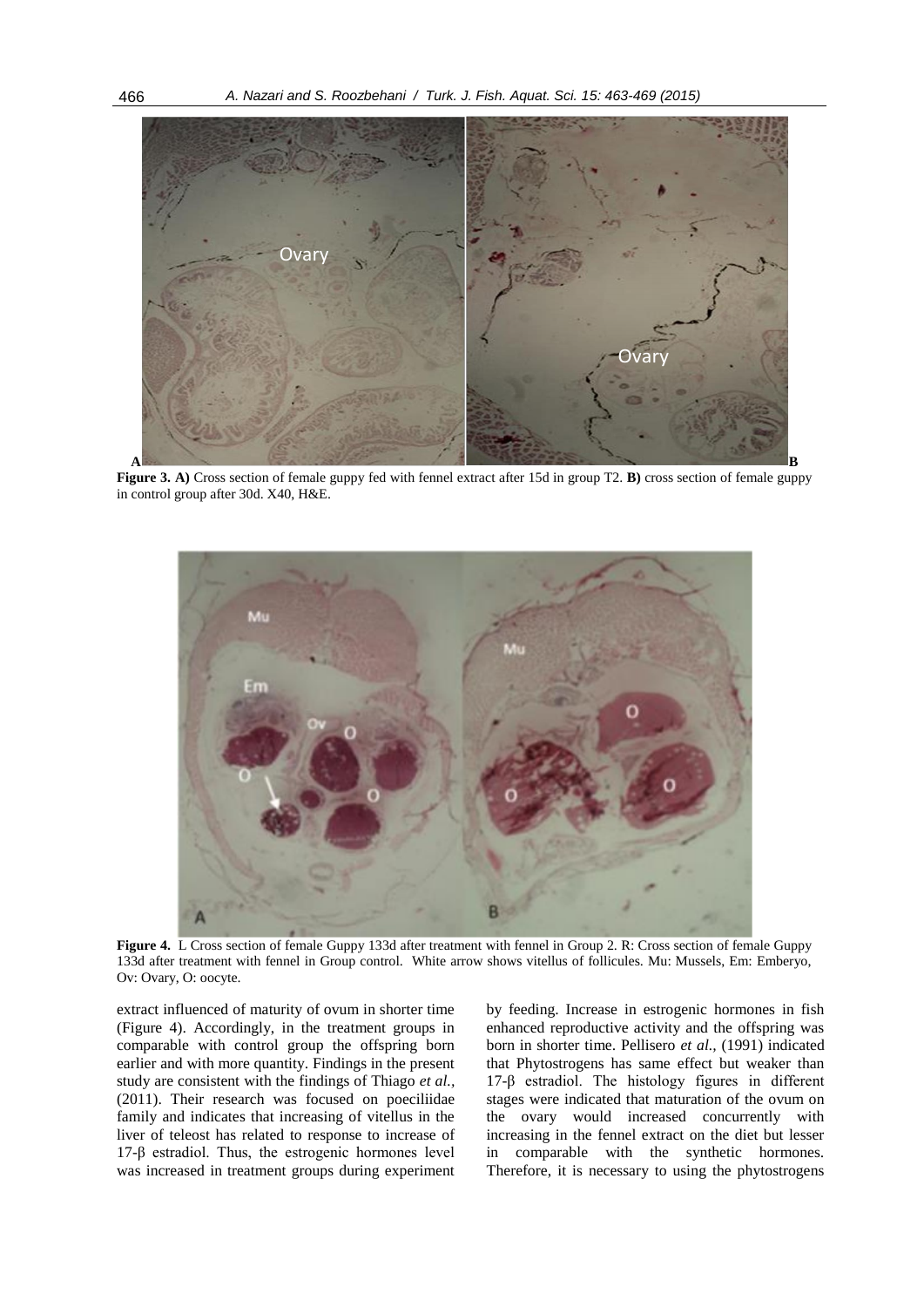

**Figure 5.** Cross section of female Guppy in ovary 133d after treatment with fennel. (L); Oocyte in different stage. X10. E&H. (R): Follicles with oocyte. Red arrow show granulose layer. OO: Oocyte, Y: Yolk, O: Ovum, x100, H&E.



**Figure 6.** Cross section of female Guppy 118d after treatment with Fennel. (L); seminal vesicle, x10, H&E. (R); High magnification of seminal vesicle with sperms (white arrows), x100, H&E.

such as the fennel extract before beginning of reproduction season for more influencing on reproductive system. The time and quantity of fennel extract applied in fish diet has related to breeder weight, environmental factors, salinity and water temperature. After maturation, the follicles in the ovary of viviparous teleost would not be sensitive in equal level to the induction effect of gonodotropin and estrogens. Therefore, mature follicles, fertilize follicles and embryo ready to birth are exist together in the ovary simultaneously (Hogarth, 1976). Figure 4 shows these follicles in the ovary of the guppy exposed by fennel and indicted that fennel extract influenced the guppy same the estrogenic hormones whiles in the other species of oviparous teleost, the follicles have synchronic stages of maturation. In a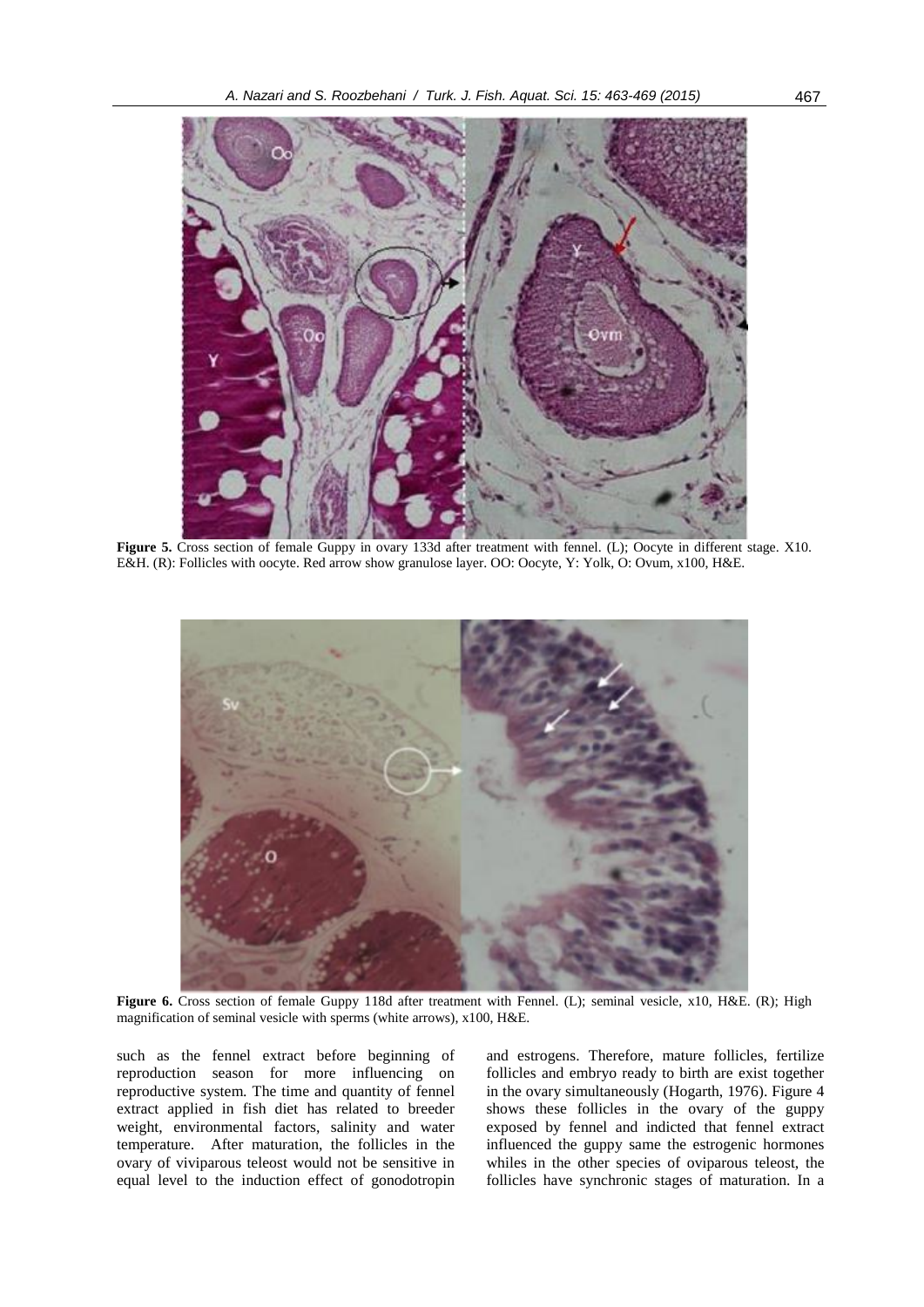

research on *Epinephelus Coiodes* an oviparous fish (Abbasi *et al.,* 2006) indicated that all follicles will developed and matured concurrently. These species will spawn annually and in the same season. In the other research on *Thunnus albacore* which (Oryan *et al.,* 1993) evaluated that in this species same the other species belonging to family Scombridae the ovum in different stages occurred in the ovary simultaneously. There are similarities in results between the present study and those described by (Yilmaz *et al*., 2009). They evaluated that genesis including of phytostrogens increased growth rate and sex differentiation in the Sharptooth catfish *Clarias gariepinus*.

Previous study on phytostrogens compound showed that phytostrogens have different effect on the different species of fish spatially on ornamental species. Brown *et al.* (2002) indicated that Genistein as a phytostrogen has limited effect on reproductive endpoints in a female fighting fish *Betta splenden* while other researches showed contrast results. Phytostrogens increased vitellogenin synthesis in Tilapia primary hepatocytes (Turker and Takemura, 2011). Furthermore, phytoestrogens are able to stimulate vitellogenin synthesis *in vivo* in Siberian sturgeon *Acipenser baeri* (Pelissero *et al.,* 1991) and common carp, *Cyprinus carpio*, (Turker and Bozcaarmutlu 2009), *in vitro* in rainbow trout, *Oncorhynchus mykiss*, hepatocyte (Pelissero *et al.,* 1993) and *in vivo / in vitro* in Siberian sturgeon, *Acipenser baeri*, and rainbow trout (Latonnelle *et al.,* 2002). Turker and Takemura (2011) in their study indicated that plant extract such as fennel, fenugreek, aniseed, safflower, flaxseed, liqurice, pomegranate and soybean were considerably less potent than estradiol. In this regard it is recommended to applying phytostrogens in long duration for stronger effect on fish breeder. However, further research should be done to evaluate the effective dosage on different species by establishing an *in vivo* experiment in both male and female.

# **Acknowledgment**

It is a pleasure to acknowledge with gratitude the financial support of the Deputy of Research and Technology of Islamic Azad University, Falavarjan Branch, Isfahan, Iran.

#### **References**

- Abbasi, F., Oryan, sh. and Matinfar, Ab. 2006. Histology and morphology of Ovary of *Epinephelus Coiodes* in Persian Golf. Pajouhesh & Sazandegi, 66: 84-94. ISSN: 1019-9632**.**
- Adlercreutz, H., 1995. Phytoestrogens: epidemiology and a possible role in cancer protection. Environmental Health Perspectives, 103: 103-112. PMCID: PMC1518863
- Beck, V., Rohr, U. and Jungbauer, A., 2005. Phytoestrogens derived from red clover: an alternative to estrogen replacement therapy? Journal of Steroid Biochemistry and Molecular Biology, 94: 499-518. doi:10.1016/j.jsbmb.2004.12.038
- Bennetts, H.W., Underwood, E.J. and Shier, F.L., 1946. A specific breeding problem of sheep on subterranean clover pastures in Western Australia. Australian Veterinary Journal, 22: 2-12. doi: 10.1111/j.1751- 0813.1946.tb15473.x
- Brown, A. C. Stevenson, L. M. Leonard, H. M. Nieves-Puigdoller, K and Clotfelter E. D. 2014. Phytoestrogens  $\beta$ -Sitosterol and Genistein Have Limited Effects on Reproductive Endpoints in a Female Fish, *Betta splendens*. Hindawi Publishing Corporation BioMed Research International.Volume 2014, id: 681396. 7 pages. doi: 10.1155/2014/681396.
- Choi, E. and Hwang, J. 2004. Antiinflammatory, analgesic and antioxidant activities of the fruit of Foeniculum vulgare. Fitoterapia, 75 (6): 557–565. doi:10.1016/j.fitote.2004.05.005
- Citarasu, T. 2010. Herbal biomedicines: a new opportunity for aquaculture industry. Aquacult Int, 18:403– 414.DOI: 10.1007/s10499-009-9253-7.
- De Man, E. and Peeke, H.V., 1982. Dietary ferulic acid, biochanin A, and the inhibitionof reproductive behavior in Japanese quail (Coturnix